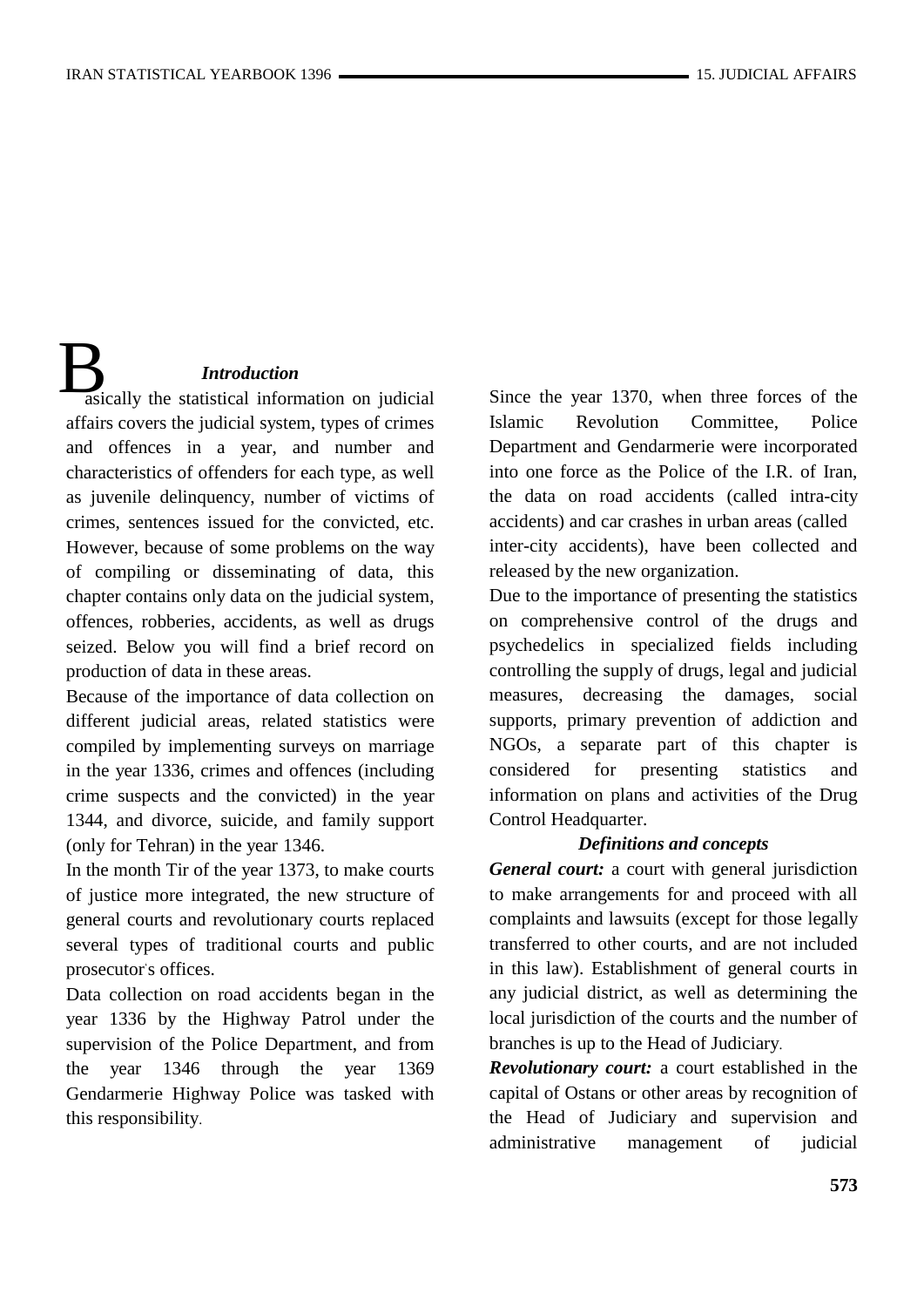jurisdiction-according to the Act of General and Revolutionary Courts approved by the Islamic Consultative Assembly on 15 the month of Tir of the year 1373 to deal with the following offences and crimes:

-All offences against the national and international security of the country and waging war against God and the state, or enmity against God.

-Insult to the Founder of the Islamic Republic of Iran and the Supreme Leader.

- Plotting or armed attempt against the Islamic Republic of Iran, making terror and destruction of institutions to combat the Islamic governership

- Spying for the enemies.

- All crimes relating to smuggling goods and narcotics.

-Claims related to the Article 49 of the Constitution.

*Court of appeal:* a court consisting of a judge and two counselors, held in the capital of Ostans to reviewcases adjudicated by general or revolutionary courts. By considering substantial evidence, the court attended by a judge and two counselors will issue the verdict, after getting assured of the votes of majority, which will be effective and peremptory.

### *Selected information*

In the year 1396, a number of 3023, 648 and 266 branches were in operation in general courts, courts of appeal and reveloutionary courts which increaded by 4.5 and 2.2 percent and decreased to2.9 percent respectively in comparison with the preceding year.

In the year 1396, a number of 89659 and 5355 robberies from private and government buildings were registered by the Police Department of the I.R of Iran which increased by 16.8 and 7 percent, respectively in comparison with the preceding year. In the same year, robbery from

houses with 88201, shops with 20785, car theft with 69024 and motorbike theft with 70678 cases were registered by the Police Department which increased by 4.0%, decreased by 2.8%, and 8.0% and increased by 0.9%, respectively in comparison with the preceding year.

In the year 1396, the number of the intra-city car accidents with a 2.7% increase in comparison with the previous year reached more than 336,000 cases, out of which 1.2% were for accidents causing death, 63.3% for casualty and 35.5% for losses. Also the percentage of the inter-city accidents with a 9.1% increase in comparison with the previous year reached more than 155,000 cases, out of which 6.2% of accidents resulted in death, 53.8% in casualty and 40.0% in losses.

Furthermore, in the year 1396, the number of persons killed in the intra-city accidents and the number of inter-city accidents increased by 3.6 and 0.4 percent, respectively, in comparison with the previous year.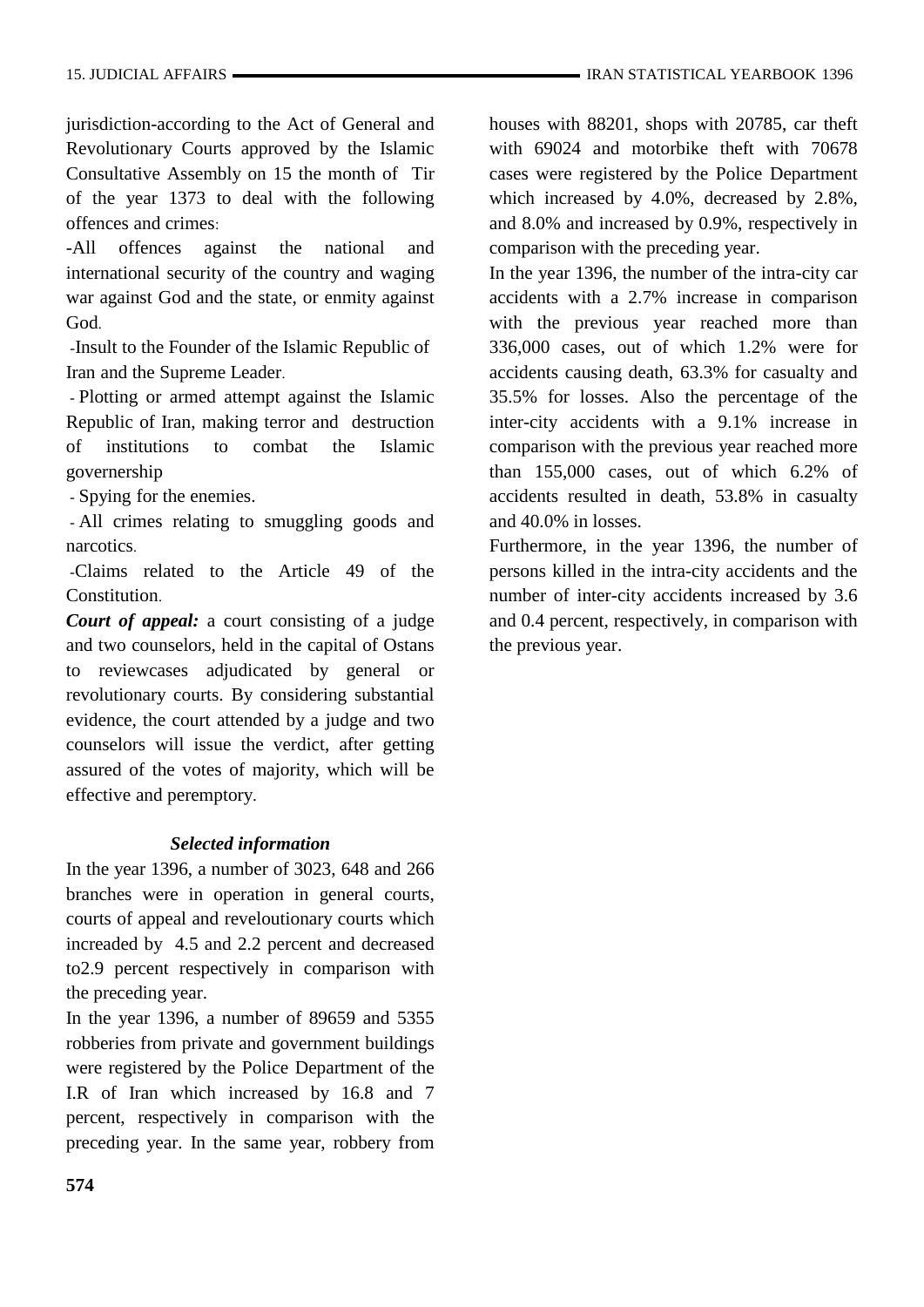## **15.1. OPERATING BRANCHES OF COURTS, PUBLIC PROSECUTOR'S OFFICES AND COUNCIL FOR DISPUTE SETTLEMENT**

|                                                                                    |               | Court           |                        | Public                  | Council for           |
|------------------------------------------------------------------------------------|---------------|-----------------|------------------------|-------------------------|-----------------------|
| Year and Ostan                                                                     | General court | Court of appeal | Revolutionary<br>court | prosecutor's<br>offices | dispute<br>settlement |
|                                                                                    | 2403          | 240             | 223                    | $\times$                | $\times$              |
|                                                                                    | 2071          | 353             | 280                    | 2086                    | 21086                 |
|                                                                                    | 2509          | 486             | 377                    | 2533                    | 7946                  |
|                                                                                    | 2520          | 511             | 334                    | 2531                    | 6788                  |
|                                                                                    | 2619          | 542             | 318                    | 2585                    | 7485                  |
|                                                                                    | 2772          | 611             | 311                    | 2731                    | 7611                  |
|                                                                                    | 2893          | 634             | 274                    | 2865                    | 6902                  |
|                                                                                    | 3023          | 648             | 266                    | 2958                    | 6873                  |
| East Azarbayejan                                                                   | 151           | 35              | 20                     | 135                     | 258                   |
| West Azarbayejan                                                                   | 115           | 24              | 6                      | 93                      | 334                   |
|                                                                                    | 56            | 17              | 3                      | 58                      | 116                   |
|                                                                                    | 180           | 35              | 11                     | 181                     | 283                   |
|                                                                                    | 91            | 17              | 5                      | 95                      | 98                    |
|                                                                                    | 33            | 9               | 4                      | 37                      | 136                   |
|                                                                                    | 46            | 11              | 3                      | 45                      | 65                    |
|                                                                                    | 484           | 84              | 28                     | 558                     | 589                   |
| Chaharmahal&Bakhtiyari                                                             | 53            | 12              | 3                      | 44                      | 125                   |
|                                                                                    | 29            | 6               | 6                      | 32                      | 75                    |
| Khorasan-e-Razavi                                                                  | 228           | 47              | 12                     | 196                     | 466                   |
|                                                                                    | 44            | 10              | $\overline{2}$         | 41                      | 139                   |
|                                                                                    | 153           | 28              | 25                     | 209                     | 294                   |
|                                                                                    | 38            | 11              | 8                      | 35                      | 563                   |
|                                                                                    | 44            | 13              | 4                      | 34                      | 126                   |
| Sistan&Baluchestan                                                                 | 52            | 11              | 15                     | 62                      | 144                   |
|                                                                                    | 168           | 35              | 10                     | 152                     | 412                   |
|                                                                                    | 59            | 13              | 7                      | 43                      | 190                   |
|                                                                                    | 52            | 12              | 3                      | 38                      | 79                    |
|                                                                                    | 69            | 20              | 6                      | 60                      | 97                    |
|                                                                                    | 96            | 19              | 11                     | 105                     | 332                   |
|                                                                                    | 84            | 24              | 7                      | 81                      | 155                   |
| Kohgiluyeh&Boyerahmad                                                              | 33            | 8               | 2                      | 27                      | 143                   |
|                                                                                    | 70            | 16              | 5                      | 69                      | 141                   |
|                                                                                    | 118           | 25              | 4                      | 100                     | 210                   |
| $Lores \tan \ldots \ldots \ldots \ldots \ldots \ldots \ldots \ldots \ldots \ldots$ | 71            | 16              | 11                     | 72                      | 226                   |
|                                                                                    | 169           | 35              | 5                      | 137                     | 424                   |
|                                                                                    | 69            | 16              | 12                     | 66                      | 134                   |
|                                                                                    | 50            | 12              | 13                     | 50                      | 292                   |
|                                                                                    | 69            | 13              | 10                     | 59                      | 138                   |
|                                                                                    | 49            | 14              | 5                      | 44                      | 89                    |

*Source: Judicial System of Iran.*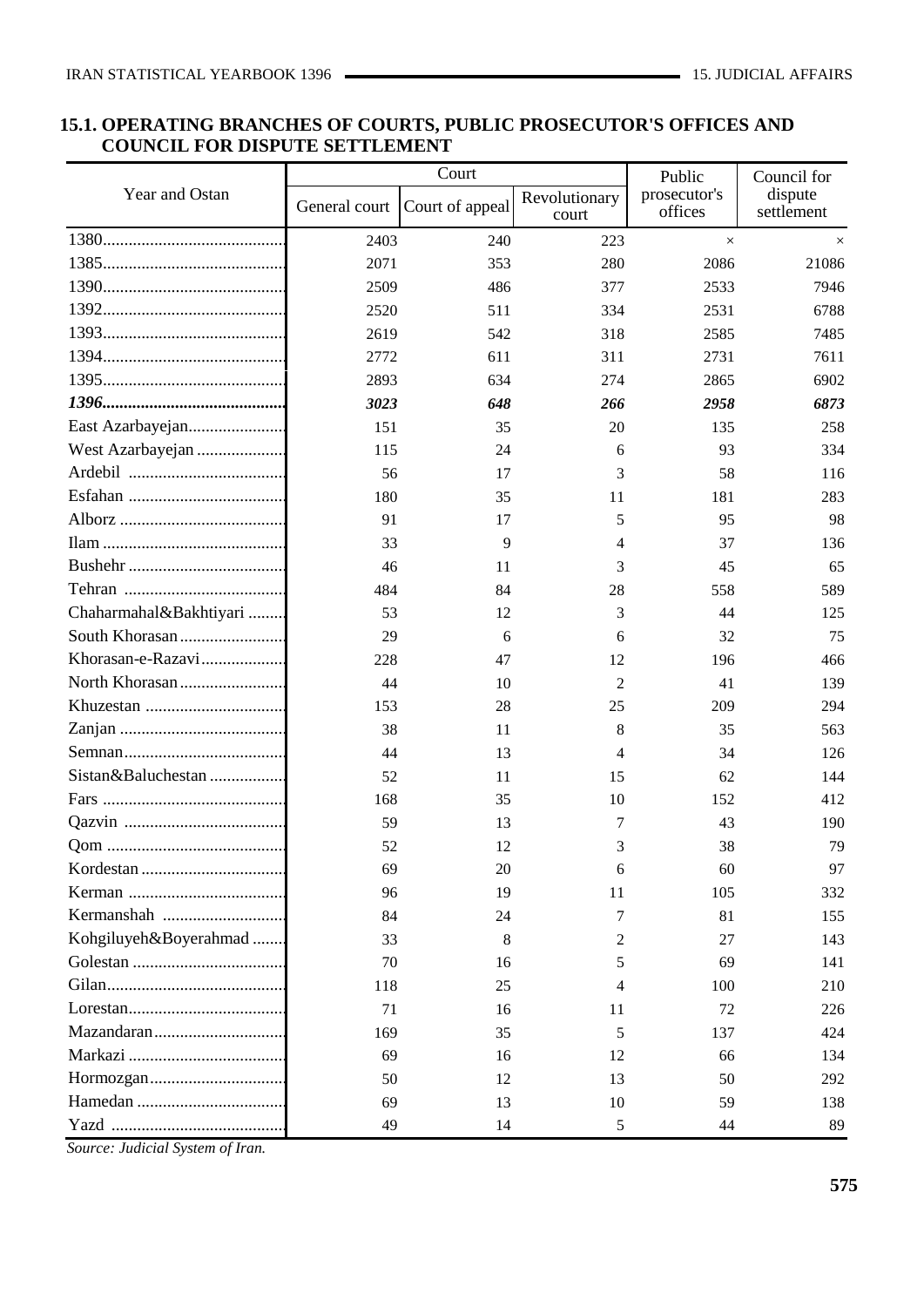# **15.2. CRIMES OCCURRED IN THE JURISDICTION OF THE POLICE BY TYPE OF OFFENCE**

|                     |                    | Suspicious       |       | Strife and |                | Villainy                         |                                    |                  |                       |
|---------------------|--------------------|------------------|-------|------------|----------------|----------------------------------|------------------------------------|------------------|-----------------------|
|                     |                    | deaths. (person) |       | conflict   |                |                                  |                                    |                  |                       |
| Description         | Murder<br>(person) |                  |       |            |                | Coercion<br>and                  | Stabbing<br>and hitting            | Other            |                       |
|                     |                    | Suicide          | Other | Individual | Mass           | blackmail                        | with a                             | types of         | Arrestees             |
|                     |                    |                  |       |            |                | (extortion)                      | machete                            | villainies       |                       |
|                     | 1906               | 3565             | 22114 | 330694     | 5229           | 3971                             | 2976                               | 2218             | 13264                 |
|                     | 1906               | 3723             | 22880 | 599328     | 6626           | 656                              | 4206                               | 2212             | 8173                  |
| 1394                | 1920               | 3683             | 22400 | 789490     | 7639           | 166                              | 5107                               | 3156             | 7339                  |
|                     | 1777               | 3778             | 23890 | 670729     | 6454           | 120                              | 4163                               | 2100             | 6077                  |
|                     | 1888               | 3930             | 23535 | 654245     | 6244           | 106                              | 4992                               | 1610             | 5984                  |
| East Azarbayejan    | 63                 | 209              | 768   | 20461      | 142            | 4                                | 312                                | 39               | 198                   |
| West Azarbayejan    | 68                 | 151              | 239   | 22400      | 167            | 6                                | 67                                 | 10               | 77                    |
| Ardebil             | 17                 | 65               | 260   | 7106       | 393            | 3                                | 15                                 | 20               | 83                    |
| Esfahan             | 79                 | 202              | 1033  | 22790      | 108            | $\overline{c}$                   | 11                                 | 18               | 47                    |
| Alborz              | 33                 | 108              | 737   | 76028      | 85             | 8                                | 12                                 | 15               | 44                    |
|                     | 39                 | 61               | 96    | 10288      | 134            | $\boldsymbol{0}$                 | 276                                | 10               | 137                   |
| Bushehr             | 31                 | 79               | 178   | 5051       | 16             | $\boldsymbol{0}$                 | 1                                  | $\boldsymbol{0}$ | 1                     |
| Grand Tehran        | 145                | 317              | 7707  | 84821      | 780            | $\boldsymbol{0}$                 | 1307                               | 374              | 1370                  |
| Eastern Tehran      | 31                 | 80               | 586   | 11086      | 526            | 3                                | 9                                  | 27               | 104                   |
| Western Tehran      | 51                 | 155              | 856   | 20904/     | 99             | $\boldsymbol{0}$                 | 6                                  | 8                | 14                    |
| Chaharmahal&Bakhtiy | 21                 | 58               | 316   | 7434       | 143            | 7                                | 87                                 | 3                | 68                    |
|                     |                    |                  |       |            |                |                                  |                                    |                  |                       |
| South Khorasan      | 5                  | 11               | 83    | 2494       | 57             | $\boldsymbol{0}$                 | 33                                 | 2                | 20                    |
| Khorasan-e-Razavi   | 110                | 178              | 1192  | 66898      | 355            | 5                                | 12                                 | 89               | 280                   |
| North Khorasan      | 18                 | 38               | 190   | 10856      | 49             | 3                                | $\overline{c}$                     | 6                | 14                    |
| Khuzestan           | 217                | 287              | 1505  | 63647      | 729            | $\boldsymbol{0}$                 | 18                                 | 33               | 98                    |
|                     | 14                 | 64               | 360   | 9122       | 10             | $\boldsymbol{0}$                 | 44                                 | 13               | 54                    |
| Semnan              | 21                 | 16               | 179   | 4807       | 104            | $\boldsymbol{0}$                 | 88                                 | 1                | 66                    |
| Sistan&Baluchestan  | 204                | 41               | 593   | 12114      | 104            | 4                                | 753                                | 33               | 255                   |
|                     | 123                | 308              | 1322  | 34949      | 236            | 3                                | 20                                 | 310              | 333                   |
| Qazvin              | 24                 | 79               | 344   | 9261       | 113            | $\overline{c}$                   | 11                                 | $\overline{4}$   | 40                    |
| Qom                 | 21                 | 41               | 586   | 5112       | 72             | $\mathbf{1}$                     | 655                                | 185              | 940                   |
| Kordestan           | 27                 | 99               | 228   | 10282      | 26             | $\boldsymbol{0}$                 | 102                                | 9                | 53                    |
| Kerman              | 103                | 114              | 703   | 28268      | 466            | $\overline{c}$                   | 230                                | 16               | 131                   |
| Kermanshah          | 76                 | 198              | 767   | 9488       | 417            | $\overline{c}$                   | 27                                 | 30               | 189                   |
| Kohgiluyeh&Boyerah  | 15                 | $81\,$           | 98    | 3641       | 194            | $\boldsymbol{0}$                 | 34                                 | $8\phantom{.}$   | 39                    |
|                     | 49                 |                  |       |            |                |                                  |                                    |                  |                       |
|                     |                    | 99               | 200   | 10731      | 28             | 2                                | 427                                | 215              | 455                   |
|                     | 41                 | 176              | 386   | 16464      | 33             | 1                                | 3                                  | 8                | 26                    |
| Lorestan            | 64                 | 150              | 384   | 11087      | 375            | 1                                | 1                                  | 5                | 24                    |
| Mazandaran          | 64                 | 144              | 366   | 24695      | 10             | 44                               | 349                                | 87               | 663                   |
| Markazi             | 26                 | 85               | 279   | 11238      | 146            | 1                                | 18                                 | 8                | 31                    |
| Hormozgan           | 32                 | 86               | 456   | 8020       | 46             | 1                                | 55                                 | 11               | 54                    |
| Hamedan<br>Yazd     | 37                 | 116              | 344   | 9261       | 70             | 1                                | 5                                  | 11               | 75                    |
|                     | 18                 | 31               | 177   | 3077       | 9              | $\boldsymbol{0}$<br>$\mathbf{0}$ | $\overline{c}$<br>$\boldsymbol{0}$ | 1<br>1           | 1<br>$\boldsymbol{0}$ |
|                     | $\mathbf{1}$       | 3                | 17    | 364        | $\overline{2}$ |                                  |                                    |                  |                       |

*Source: Police Department of the Islamic Republic of Iran .*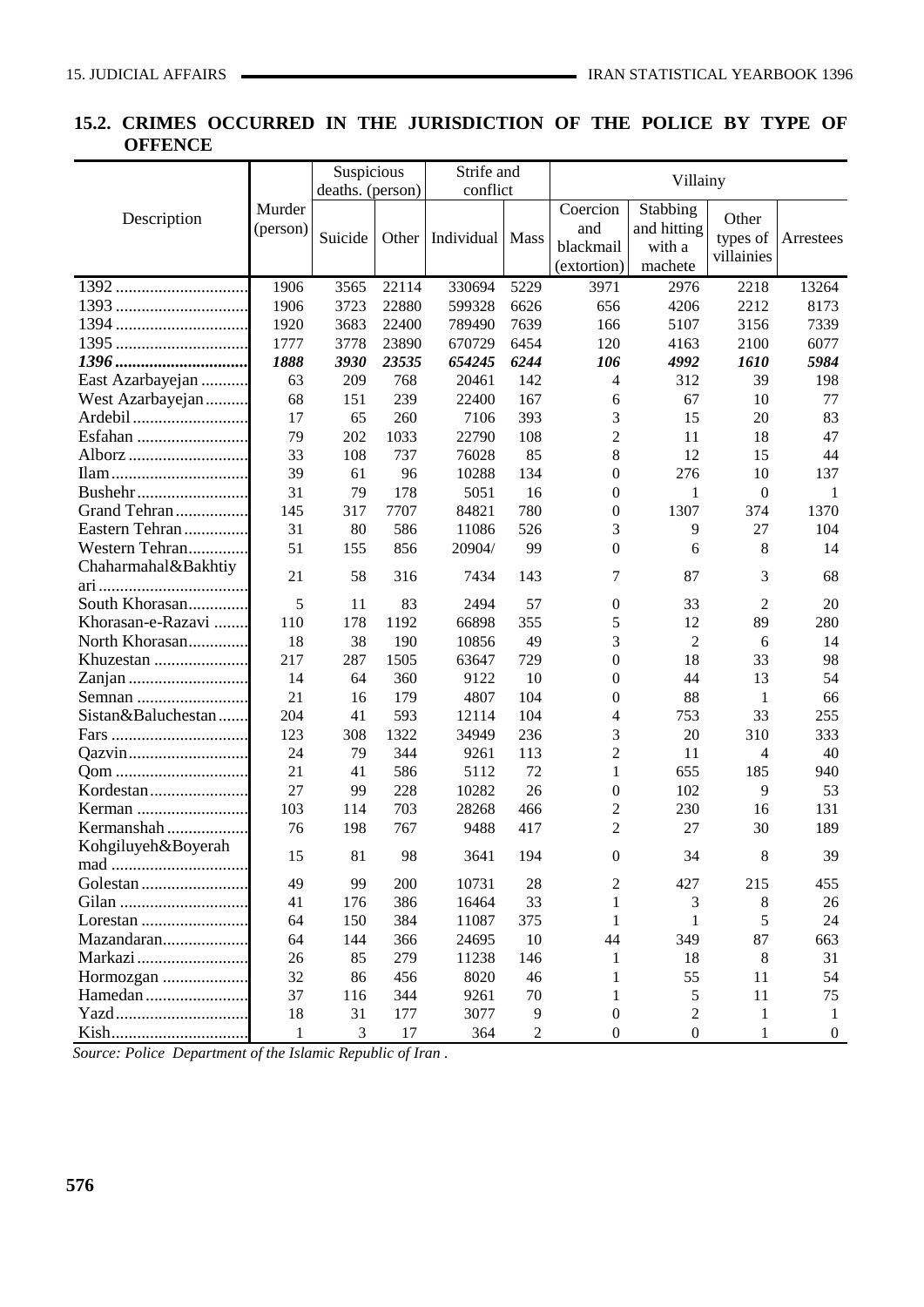#### **15.3. ORDINARY ROBBERIES BY TYPE (case)**

|                   | Types of Robbery     |                         |                   |              |                  |                  |                                                                                         |          |                                           |
|-------------------|----------------------|-------------------------|-------------------|--------------|------------------|------------------|-----------------------------------------------------------------------------------------|----------|-------------------------------------------|
| Description       | Private<br>buildings | Government<br>buildings | House<br>breaking | Shops        | Car              | Motorcycle       | Motor<br>vehicle<br>parts and<br>accessories livestock<br>or its<br>inside<br>equipment | Theft of | Arrestees<br>for types<br>of<br>robberies |
| $1392$            | 76607                | 6880                    | 88773             | 23605        | 86086            | 91599            | 285878                                                                                  | 13246    | 328309                                    |
| 1393              | 81551                | 6024                    | 89109             | 22367        | 80410            | 82421            | 271494                                                                                  | 13398    | 295026                                    |
|                   | 76698                | 4518                    | 87898             | 22640        | 76702            | 78085            | 242643                                                                                  | 16380    | 247070                                    |
|                   | 76782                | 5002                    | 84827             | 21379        | 74959            | 70075            | 235887                                                                                  | 16995    | 343425                                    |
| 1396              | 89659                | 5355                    | 88201             | 20785        | 69024            | 70678            | 235042                                                                                  | 18551    | 310843                                    |
| East Azarbayejan  | 4183                 | 99                      | 1665              | 348          | 3202             | 1405             | 5822                                                                                    | 543      | 5948                                      |
| West Azarbayejan. | 2846                 | 80                      | 1065              | 275          | 1028             | 559              | 2250                                                                                    | 323      | 5615                                      |
| Ardebil           | 991                  | 78                      | 500               | 104          | 434              | 117              | 1220                                                                                    | 204      | 2613                                      |
| Esfahan           | 9046                 | 469                     | 7063              | 1732         | 6974             | 6688             | 14997                                                                                   | 1669     | 15256                                     |
| Alborz            | 4279                 | 83                      | 4412              | 960          | 5132             | 718              | 13525                                                                                   | 204      | 10515                                     |
| Ilam              | 787                  | 127                     | 558               | 229          | 195              | 297              | 1237                                                                                    | 434      | 1118                                      |
| Bushehr           | 1340                 | 113                     | 802               | 150          | 112              | 1090             | 1241                                                                                    | 267      | 2665                                      |
| Grand Tehran      | 16063                | 597                     | 15656             | 3032         | 21014            | 17338            | 83700                                                                                   | 159      | 101673                                    |
| Eastern Tehran    | 3255                 | 120                     | 2439              | 717          | 1835             | 1478             | 4067                                                                                    | 327      | 6498                                      |
| Western Tehran    | 3863                 | 110                     | 4487              | 1254         | 6089             | 1514             | 12662                                                                                   | 141      | 11149                                     |
| Chaharmahal&      |                      |                         |                   |              |                  |                  |                                                                                         |          |                                           |
| Bakhtiyari        | 360                  | 59                      | 469               | 102          | 179              | 429              | 789                                                                                     | 419      | 2150                                      |
| South Khorasan    | 924                  | 100                     | 518               | 94           | 125              | 275              | 943                                                                                     | 409      | 1714                                      |
| Khorasan-e-       |                      |                         |                   |              |                  |                  |                                                                                         |          |                                           |
| Razavi            | 9084                 | 671                     | 13852             | 3980         | 8524             | 7818             | 29409                                                                                   | 2287     | 26650                                     |
| North Khorasan    | 1293                 | 100                     | 622               | 224          | 115              | 523              | 1266                                                                                    | 242      | 2411                                      |
| Khuzestan         | 3087                 | 571                     | 7491              | 1379         | 1760             | 6578             | 10521                                                                                   | 1923     | 15229                                     |
| Zanjan            | 1012                 | 56                      | 459               | 94           | 306              | 348              | 1417                                                                                    | 103      | 2472                                      |
| Semnan            | 2072                 | 124                     | 1301              | 242          | 272              | 817              | 1766                                                                                    | 638      | 3092                                      |
| Sistan&Baluchest  |                      |                         |                   |              |                  |                  |                                                                                         |          |                                           |
| an                | 379                  | 139                     | 1658              | 510          | 597              | 1394             | 2054                                                                                    | 409      | 10796                                     |
| Fars              | 3504                 | 199                     | 2844              | 485          | 2037             | 2771             | 7247                                                                                    | 1441     | 8458                                      |
| Qazvin            | 872                  | 17                      | 684               | 93           | 393              | 685              | 1644                                                                                    | 75       | 3591                                      |
| Qom               | 2383                 | 66                      | 1436              | 274          | 1313             | 4329             | 5903                                                                                    | 155      | 5586                                      |
| Kordestan         | 786                  | 43                      | 476               | 76           | 471              | 332              | 1445                                                                                    | 79       | 2309                                      |
| Kerman            | 2412                 | 254                     | 3118              | 618          | 1260             | 2700             | 4367                                                                                    | 2128     | 9172                                      |
| Kermanshah        | 1305                 | 68                      | 2350              | 322          | 1797             | 409              | 5377                                                                                    | 257      | 6802                                      |
| Kohgiluyeh&       |                      |                         |                   |              |                  |                  |                                                                                         |          |                                           |
| Boyerahmad        | 474                  | 70                      | 548               | 140          | 70               | 335              | 1655                                                                                    | 467      | 1046                                      |
| Golestan          | 2376                 | 252                     | 1348              | 481          | 371              | 1702             | 2483                                                                                    | 794      | 4541                                      |
| Gilan             | 1163                 | 113                     | 1449              | 367          | 434              | 636              | 1625                                                                                    | 358      | 5748                                      |
| Lorestan          | 387                  | 52                      | 1583              | 366          | 548              | 794              | 2544                                                                                    | 512      | 4003                                      |
| Mazandaran        | 4234                 | 268                     | 4478              | 1455         | 1084             | 1500             | 4556                                                                                    | 905      | 13514                                     |
| Markazi           | 2376                 | 128                     | 1029              | 315          | 423              | 1111             | 2905                                                                                    | 217      | 4004                                      |
| Hormozgan         | 275                  | 61                      | 618               | 133          | 229              | 1690             | 1807                                                                                    | 87       | 7806                                      |
| Hamedan           | 813                  | 31                      | 688               | 157          | 468              | 728              | 1582                                                                                    | 110      | 3670                                      |
| Yazd              | 1381                 | 35                      | 504               | 76           | 233              | 1570             | 992                                                                                     | 264      | 2838                                      |
| Kish              | 54                   | $\overline{c}$          | 31                | $\mathbf{1}$ | $\boldsymbol{0}$ | $\boldsymbol{0}$ | 24                                                                                      | 1        | 191                                       |

*Source: Police Department of the Islamic Republic of Iran .*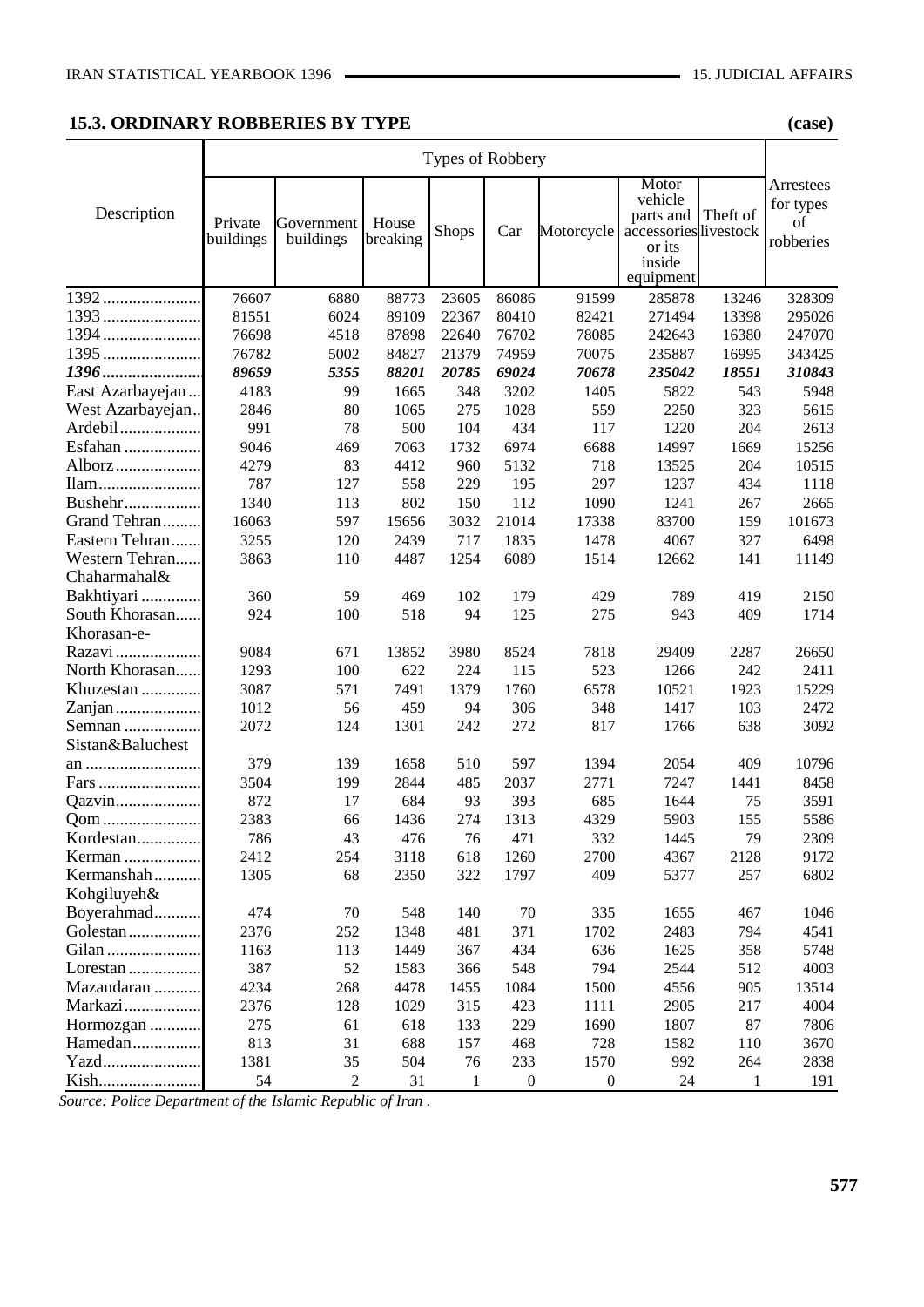# **15.4. INTRA AND INTER CITY MOTOR VEHICLE ACCIDENTS (1) CAUSING DEATH, INJURY AND LOSSES**

|                        | Total   |                     |         |               |                       |  |  |  |  |
|------------------------|---------|---------------------|---------|---------------|-----------------------|--|--|--|--|
|                        |         | Number of accidents |         |               |                       |  |  |  |  |
| Description            | Causing | Causing             | Causing | Number of the | Number of<br>the dead |  |  |  |  |
|                        | death   | injury              | losses  | injured       |                       |  |  |  |  |
|                        | 14488   | 226338              | 169099  | 293632        | 17765                 |  |  |  |  |
|                        | 13975   | 244151              | 162741  | 317645        | 16867                 |  |  |  |  |
|                        | 14213   | 263782              | 176792  | 342450        | 16868                 |  |  |  |  |
|                        | 13642   | 279663              | 176645  | 363531        | 15998                 |  |  |  |  |
|                        | 13836   | 296799              | 181496  | 386273        | 16202                 |  |  |  |  |
| East Azarbayejan       | 565     | 15532               | 2481    | 21259         | 676                   |  |  |  |  |
| West Azarbayejan       | 517     | 13673               | 2708    | 19225         | 623                   |  |  |  |  |
|                        | 130     | 3810                | 1674    | 5204          | 146                   |  |  |  |  |
| Esfahan                | 160     | 5677                | 3333    | 7224          | 174                   |  |  |  |  |
|                        | 209     | 1876                | 14256   | 2010          | 222                   |  |  |  |  |
|                        | 231     | 2683                | 8705    | 3139          | 236                   |  |  |  |  |
|                        | 858     | 18575               | 18921   | 23417         | 985                   |  |  |  |  |
| Grand Tehran           | 682     | 33921               | 43828   | 36211         | 718                   |  |  |  |  |
| Eastern Tehran         | 115     | 3474                | 4286    | 5147          | 142                   |  |  |  |  |
| Western Tehran         | 273     | 4521                | 1139    | 5701          | 288                   |  |  |  |  |
| Chaharmahal&Bakhtiyari | 176     | 1400                | 896     | 1692          | 221                   |  |  |  |  |
| South Khorasan         | 186     | 3685                | 625     | 5422          | 248                   |  |  |  |  |
| Khorasan-e-Razavi      | 982     | 31450               | 11168   | 40197         | 1118                  |  |  |  |  |
| North Khorasan         | 232     | 4356                | 994     | 6031          | 291                   |  |  |  |  |
| Khuzestan              | 731     | 19342               | 11918   | 23705         | 847                   |  |  |  |  |
|                        | 187     | 5209                | 1724    | 7138          | 217                   |  |  |  |  |
|                        | 271     | 3874                | 3210    | 5301          | 320                   |  |  |  |  |
| Sistan&Baluchestan     | 628     | 6800                | 1829    | 9862          | 815                   |  |  |  |  |
|                        | 1234    | 23149               | 8788    | 31266         | 1435                  |  |  |  |  |
|                        | 254     | 1542                | 1007    | 1933          | 309                   |  |  |  |  |
|                        | 213     | 8805                | 1906    | 10309         | 246                   |  |  |  |  |
|                        | 332     | 5072                | 1396    | 7918          | 382                   |  |  |  |  |
|                        | 966     | 12255               | 11710   | 16215         | 1159                  |  |  |  |  |
| Kermanshah             | 359     | 7794                | 3714    | 11217         | 436                   |  |  |  |  |
| Kohgiluyeh&Boyerahmad  | 146     | 3381                | 1557    | 4845          | 188                   |  |  |  |  |
|                        | 327     | 5541                | 1307    | 6300          | 390                   |  |  |  |  |
|                        | 584     | 11441               | 3413    | 15908         | 656                   |  |  |  |  |
|                        | 365     | 7939                | 2857    | 11462         | 442                   |  |  |  |  |
| Mazandaran             | 546     | 9082                | 1100    | 11072         | 611                   |  |  |  |  |
|                        | 409     | 8232                | 5480    | 12523         | 510                   |  |  |  |  |
| Hormozgan              | 359     | 3154                | 1407    | 4302          | 423                   |  |  |  |  |
|                        | 392     | 5362                | 1344    | 7726          | 473                   |  |  |  |  |
|                        | 215     | 4139                | 693     | 5330          | 252                   |  |  |  |  |
|                        | 2       | 53                  | 122     | 62            | 3                     |  |  |  |  |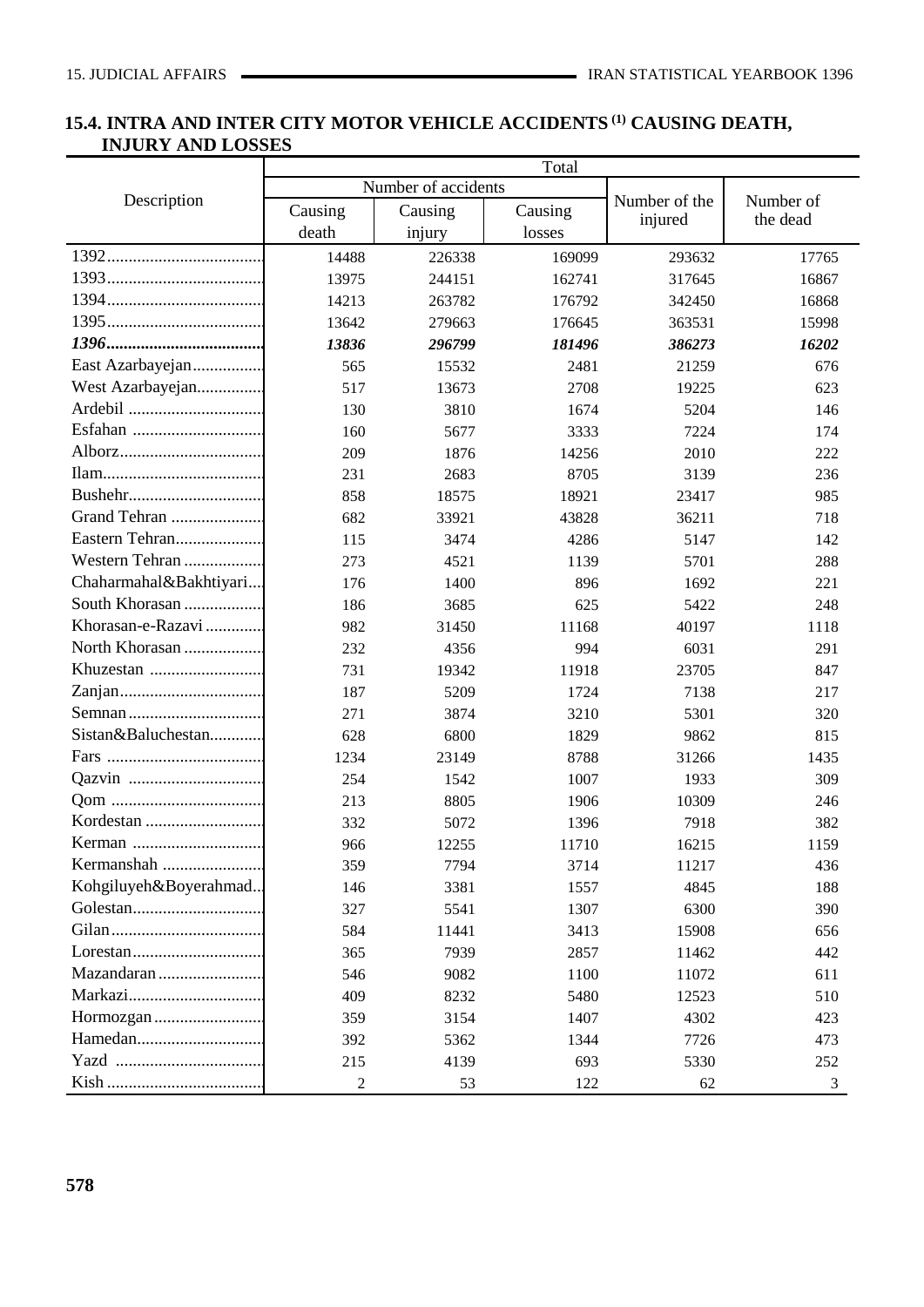## **15.4. INTRA AND INTER CITY MOTOR VEHICLE ACCIDENTS (1) Causing Death, Injury AND LOSSES (continued)**

|                     |                | Intra cities        |         |                     |                | Inter cities                   |                     |                  |                  |                  |
|---------------------|----------------|---------------------|---------|---------------------|----------------|--------------------------------|---------------------|------------------|------------------|------------------|
|                     |                | Number of accidents |         | <b>NumberNumber</b> |                |                                | Number of accidents |                  | Number           | Number           |
| Description         | Causing        | Causing             | Causing | of the              |                | of the Causing Causing Causing |                     |                  | of the           | of the           |
|                     | death          | injury              | losses  | injured             | dead           | $\mathop{\rm death}\nolimits$  | injury              | losses           | injured          | dead             |
| 1392                | 4316           | 162686              | 107089  | 185475              | 4804           | 10172                          |                     | 63652 62010      | 108157           | 12961            |
| 1393                | 4111           | 178381              | 109426  | 205581              | 4371           | 9864                           |                     | 65770 53315      | 112064           | 12496            |
| 1394                | 4245           | 189987              |         | 121497 218508       | 4441           | 9968                           |                     | 73795 55295      | 123942           | 12427            |
| 1395                | 4011           | 200961              |         | 122586 231760       | 4181           | 9631                           |                     | 78702 54059      | 131771           | 11817            |
| 1396                | 4173           | 213275              |         | 119220 247522       | 4333           | 9663                           |                     | 83524 62276      | 138751           | 11869            |
| East Azarbayejan    | 170            | 10620               | 1777    | 12576               | 175            | 395                            | 4912                | 704              | 8683             | 501              |
| West Azarbayejan    | 133            | 8980                | 563     | 10442               | 136            | 384                            | 4693                | 2145             | 8783             | 487              |
| Ardebil             | 30             | 2565                | 667     | 2946                | 34             | 100                            | 1245                | 1007             | 2258             | 112              |
| Esfahan             | 66             | 4174                | 591     | 4847                | $70\,$         | 94                             | 1503                | 2742             | 2377             | 104              |
| Alborz              | 82             | 1688                | 2277    | 1787                | 82             | 127                            | 188                 | 11979            | 223              | 140              |
| Ilam                | 139            | 2008                | 2888    | 2314                | 142            | 92                             | 675                 | 5817             | 825              | 94               |
| Bushehr             | 362            | 14547               | 16321   | 17009               | 377            | 496                            | 4028                | 2600             | 6408             | 608              |
| Grand Tehran        | 660            | 33582               | 43828   | 35741               | 683            | 22                             | 339                 | $\boldsymbol{0}$ | 470              | 35               |
| Eastern Tehran      | 18             | 1883                | 3224    | 2245                | 18             | 97                             | 1591                | 1062             | 2902             | 124              |
| Western Tehran      | 74             | 2827                | 429     | 3430                | 74             | 199                            | 1694                | 710              | 2271             | 214              |
| Chaharmahal&        |                |                     |         |                     |                |                                |                     |                  |                  |                  |
| Bakhtiyari          | 30             | 733                 | 489     | 808                 | 31             | 146                            | 667                 | 407              | 884              | 190              |
| South Khorasan      | 24             | 2248                | 134     | 2841                | 24             | 162                            | 1437                | 491              | 2581             | 224              |
| Khorasan-e-Razavi   | 385            | 25065               | 10184   | 29887               | 400            | 597                            | 6385                | 984              | 10310            | 718              |
| North Khorasan      | 48             | 2562                | 235     | 3116                | 49             | 184                            | 1794                | 759              | 2915/            | 242              |
| Khuzestan           | 197            | 14953               | 7192    | 16532               | 205            | 534                            | 4389                | 4726             | 7173             | 642              |
| Zanjan              | 27             | 3237                | 403     | 3610                | 27             | 160                            | 1972                | 1321             | 3528             | 190              |
| Semnan              | 59             | 2257                | 1258    | 2671                | 59             | 212                            | 1617                | 1952             | 2630             | 261              |
| Sistan&Baluchestan. | 60             | 4262                | 1440    | 5130                | 62             | 568                            | 2538                | 389              | 4732             | 753              |
| Fars                | 369            | 16516               | 6204    | 20437               | 392            | 865                            | 6633                | 2584             | 10829            | 1043             |
| Qazvin              | 33             | 510                 | 342     | 608                 | 34             | 221                            | 1032                | 665              | 1325             | 275              |
| Qom                 | 84             | 7724                | 411     | 8393                | 88             | 129                            | 1081                | 1495             | 1916             | 158              |
| Kordestan           | 49             | 2712                | 137     | 3203                | 49             | 283                            | 2360                | 1259             | 4715             | 333              |
| Kerman              | 228            | 9228                | 10160   | 11333               | 243            | 738                            | 3027                | 1550             | 4882             | 916              |
| Kermanshah          | 104            | 5034                | 1235    | 6323                | 107            | 255                            | 2760/               | 2479             | 4894             | 329              |
| Kohgiluyeh&         |                |                     |         |                     |                |                                |                     |                  |                  |                  |
| Boyerahmad          | 30             | 1944                | 220     | 2392                | 32             | 116                            | 1437                | 1337             | 2453             | 156              |
| Golestan            | 76             | 3684                | 861     | 4103                | 80             | 251                            | 1857                | 446              | 2197             | 310              |
| Gilan               | 109            | 5332                | 1087    | 6478                | 117            | 475                            | 6109                | 2326             | 9430             | 539              |
| Lorestan            | 67             | 4748                | 764     | 5667                | 68             | 298                            | 3191                | 2093             | 5795             | 374              |
| Mazandaran          | 158            | 4252                | 530     | 4640                | 161            | 388                            | 4830                | 570              | 6432             | 450              |
| Markazi             | 76             | 5228                | 2288    | 6324                | 79             | 333                            | 3004                | 3192             | 6199             | 431              |
| Hormozgan           | 79             | 1687                | 187     | 2048                | 83             | 280                            | 1467                | 1220             | 2254             | 340              |
| Hamedan             | 70             | 3159                | 596     | 3653                | 71             | 322                            | 2203                | 748              | 4073             | 402              |
| Yazd                | 75             | 3273                | 176     | 3926                | 78             | 140                            | 866                 | 517              | 1404             | 174              |
| Kish                | $\overline{2}$ | 53                  | 122     | 62                  | $\mathfrak{Z}$ | $\boldsymbol{0}$               | $\boldsymbol{0}$    | $\boldsymbol{0}$ | $\boldsymbol{0}$ | $\boldsymbol{0}$ |

*1. In the accidents causing both death and injury, statistics for "causing death" are recorded and number of the dead and the injured are included in the related columns.*

*Source: Police Department.*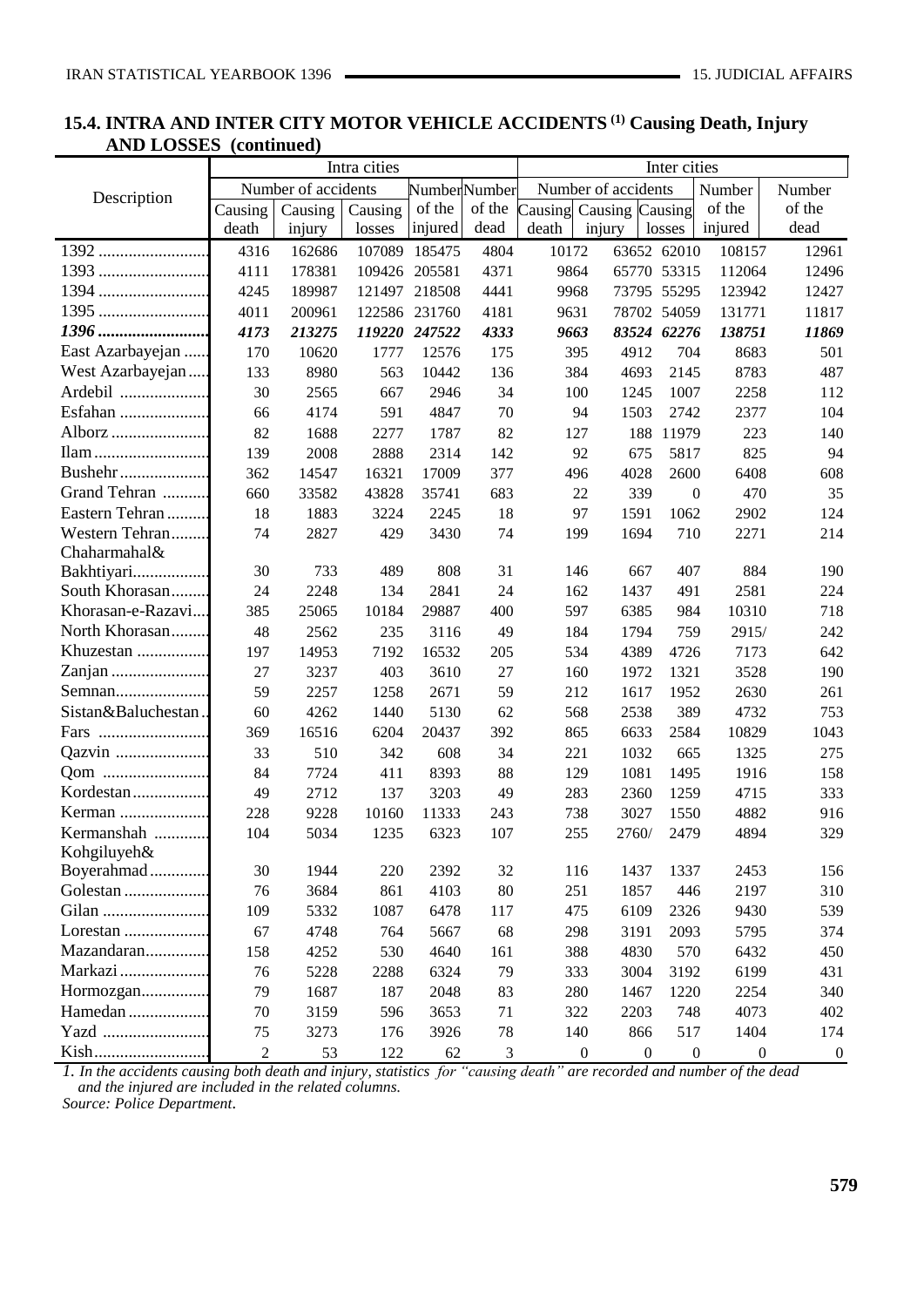

### **15.1. INTRA- CITY MOTOR VEHICLE ACCIDENTS CAUSING DEATH, INJURY** Thousand case **AND LOSSES**

**15.2. INTER- CITY MOTOR VEHICLE ACCIDENTS CAUSING DEATH, INJURY AND LOSSES Thousand case**

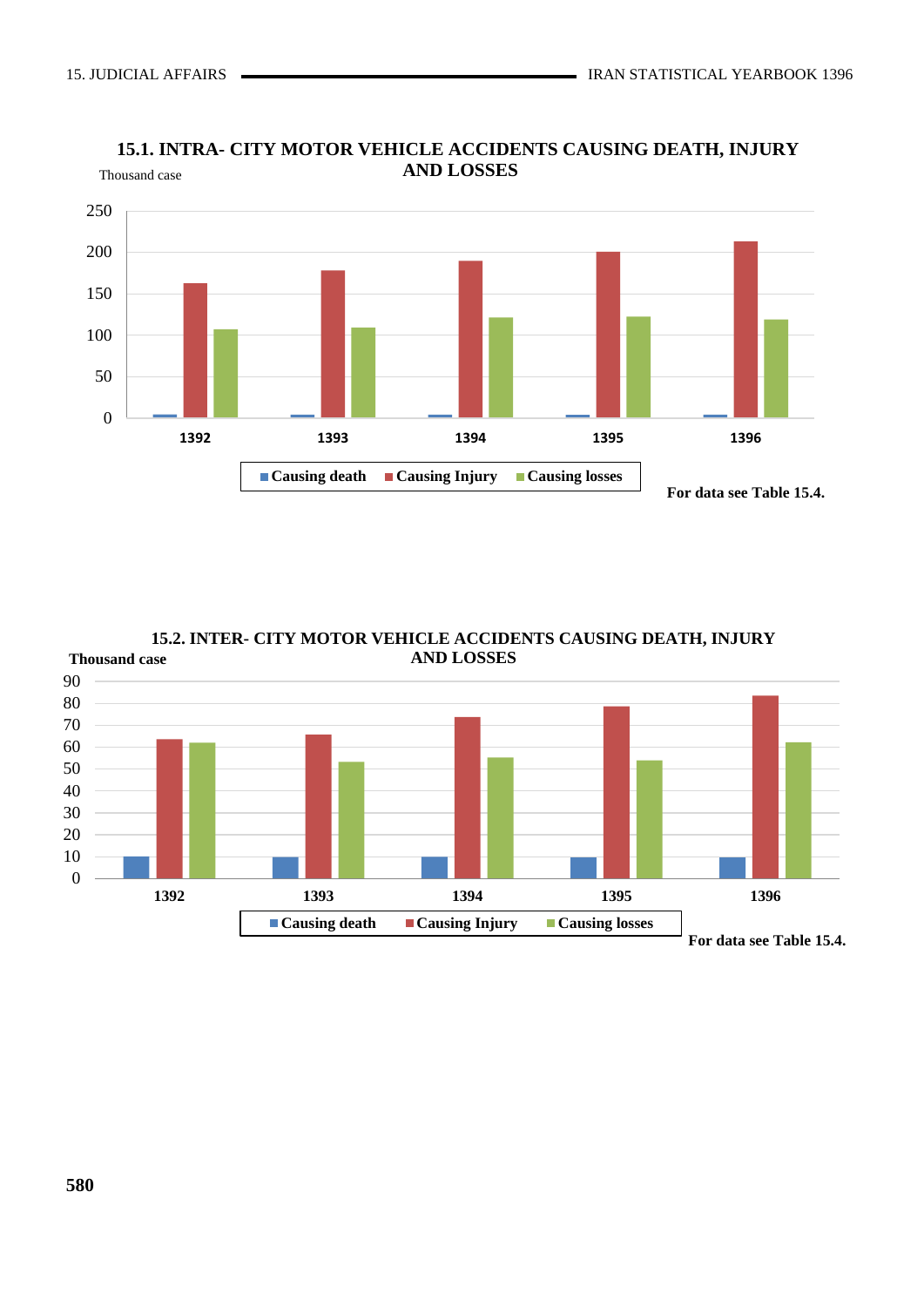# **15.5. NARCOTICS AND PSYCHEDELIC DRUGS DISCLOSED**

|                                                                      |                |                                  |                  | Drugs $(kg)$            |                |             |
|----------------------------------------------------------------------|----------------|----------------------------------|------------------|-------------------------|----------------|-------------|
|                                                                      |                |                                  | Narcotics        |                         | Cannabis       |             |
| Year and Ostan                                                       | Total          | Heroin<br>(crack and<br>crystal) | Morphine         | Opium &<br>opium liquid | Hashish        | Grass       |
|                                                                      | 140134         | 3612                             | 7078             | 71201                   | 51970          | $000^{(1)}$ |
|                                                                      | 424557         | 11592                            | 11174            | 325686                  | 58209          | $000^{(1)}$ |
|                                                                      | 493902         | 20559                            | 6620             | 381920                  | 64873          | 13652       |
|                                                                      | 572778         | 14767                            | 13575            | 440531                  | 86790          | $\theta$    |
|                                                                      | 555131         | 14161                            | 10954            | 432110                  | 81103          | 8561        |
|                                                                      | 620267         | 17972                            | 8276             | 471559                  | 100208         | 17425       |
|                                                                      | 710443         | 18640                            | 12470            | 558581                  | 92234          | 21780       |
| East Azarbayejan                                                     | 808632<br>2753 | 26479                            | 13967<br>7       | 649680                  | 91230          | 16881       |
|                                                                      |                | 32                               |                  | 2128                    | 161            | 194         |
| West Azarbayejan                                                     | 4266           | 717                              | 323              | 1181                    | 298            | 824         |
|                                                                      | 1118           | 113                              | $\theta$         | 739                     | 48             | 188         |
|                                                                      | 33445          | 2588                             | 101              | 23057                   | 5408           | 1934        |
|                                                                      | 7584           | 200                              | 35               | 6110                    | 771            | 267         |
|                                                                      | 599            | 2                                | $\theta$         | 546                     | 7              | $\theta$    |
|                                                                      | 17454          | 53                               | $\Omega$         | 16781                   | 584            | 10          |
|                                                                      | 44062          | 3163                             | 3274             | 24262                   | 6076           | 4256        |
| Chaharmahal&Bakhtiyari                                               | 2185           | 8                                | $\theta$         | 1898                    | 156            | 89          |
| South Khorasan                                                       | 81659          | 2981                             | 3105             | 67451                   | 7468           | 360         |
| Khorasan-e-Razavi                                                    | 29227          | 1031                             | 800              | 24022                   | 2613           | 359         |
| North Khorasan                                                       | 1806           | 6                                |                  | 1535                    | $\overline{2}$ | 217         |
|                                                                      | 6284           | 55                               | $\theta$         | 4671                    | 1276           | 44          |
|                                                                      | 2404           | 18                               | $\overline{0}$   | 2010                    | 36             | 49          |
|                                                                      | 6086           | 773                              | $\theta$         | 3713                    | 252            | 1163        |
| Sistan & Baluchestan                                                 | 205520         | 6023                             | 2519             | 175731                  | 20331          | 116         |
|                                                                      | 42964          | 736                              | 2                | 32164                   | 8841           | 855         |
|                                                                      | 2310           | 55                               | $\overline{0}$   | 1543                    | 118            | 144         |
|                                                                      | 6295           | 78                               | $\overline{0}$   | 4421                    | 1267           | 220         |
|                                                                      | 1111           | $\overline{4}$                   | $\Omega$         | 768                     | 112            | 182         |
|                                                                      | 142570         | 3240                             | 3394             | 118627                  | 16748          | 207         |
|                                                                      | 2619           | 33                               | $\overline{0}$   | 2290                    | 8              | 125         |
| Kohgiluyeh &Boyerahmad                                               | 4736           | 34                               | $\boldsymbol{0}$ | 4112                    | 483            | 70          |
|                                                                      | 6841           | 5                                | $\boldsymbol{0}$ | 5268                    | 1011           | 495         |
|                                                                      | 3151           | 131                              | $\Omega$         | 2258                    | 513            | 58          |
| $Lores \tan \ldots \ldots \ldots \ldots \ldots \ldots \ldots \ldots$ | 4332           | 167                              | 36               | 3656                    | 118            | 219         |
| Mazandaran                                                           | 4392           | 27                               | 155              | 2284                    | 496            | 1313        |
|                                                                      | 7559           | 86                               | 10               | 5064                    | 459            | 1876        |
|                                                                      | 84286          | 568                              | 100              | 73721                   | 9754           | 5           |
|                                                                      | 6388           | 110                              | $\boldsymbol{0}$ | 4719                    | 21             | 800         |
|                                                                      | 42624          | 3440                             | 107              | 32951                   | 5798           | 241         |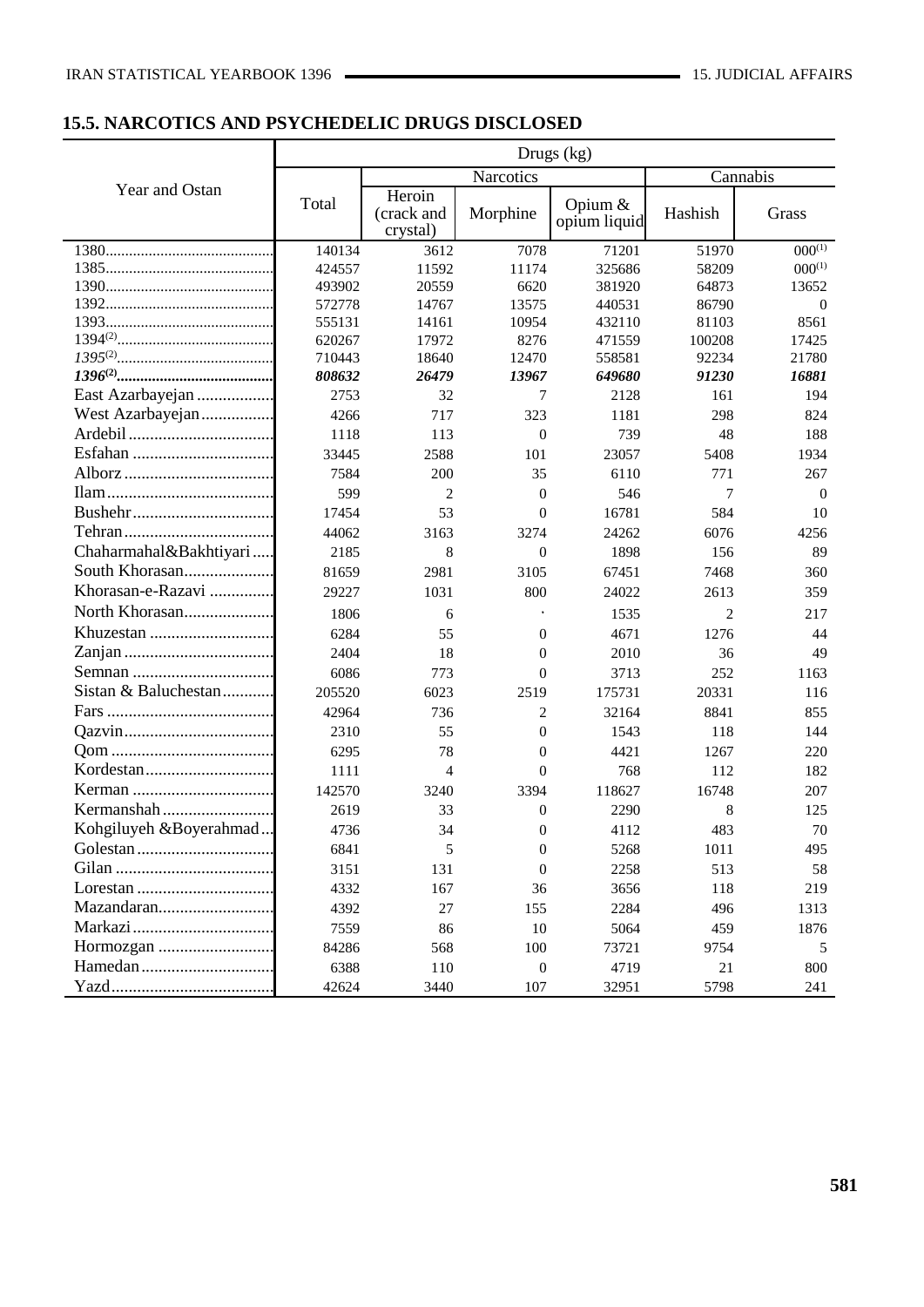# **15.5. NARCOTICS AND PSYCHEDELIC DRUGS DISCLOSED (continued)**

|                        |                   | Drugs (kg)       |               | other              |                  |
|------------------------|-------------------|------------------|---------------|--------------------|------------------|
| Year and Ostan         | Stimulant         |                  |               |                    | Drug             |
|                        | Crystal           | Cocaine          | Other         | Psychedelic tables | precursors       |
|                        | (Methamphetamine) |                  |               | and injection      | (litre)          |
|                        | $000^{(1)}$       | $000^{(1)}$      | $6273^{(1)}$  | 000                | 000              |
|                        | $000^{(1)}$       | $000^{(1)}$      | $17896^{(1)}$ | 7353299            | 000              |
|                        | 4431              | 1                | 1846          | 1791229            | 3877             |
|                        | 3626              | 14               | 13476         | 11704591           | 58319            |
|                        | 2621              | 45               | 5578          | 109769954          | 157068           |
|                        | 1846              | 10               | 2971          | 60053538           | 263687           |
|                        | 2168              | 2                | 4568          | 40288969           | 85912            |
|                        | 2399              | 0                | 7996          | 13595749           | 285247           |
| East Azarbayejan       | 45                | $\mathbf{0}$     | 186           | 1897               | 13857            |
| West Azarbayejan       | 253               | $\mathbf{0}$     | 671           | 20893              | 8644             |
|                        | 16                | $\boldsymbol{0}$ | 15            | 3379               | 1450             |
|                        | 100               | $\theta$         | 257           | 17199              | 7922             |
|                        | 158               | $\boldsymbol{0}$ | 43            | 51682              | 4208             |
|                        | 1                 | $\boldsymbol{0}$ | 42            | 2021               | $\theta$         |
|                        | $\overline{c}$    | $\boldsymbol{0}$ | 25            | 3260               | 3665             |
|                        | 498               | $\mathbf{0}$     | 2534          | 97894              | 52923            |
| Chaharmahal&Bakhtiyari | 3                 | $\mathbf{0}$     | 31            | 2216               | $\theta$         |
| South Khorasan         | 169               | $\mathbf{0}$     | 125           | 4053               | 23894            |
| Khorasan-e-Razavi      | 98                | $\mathbf{0}$     | 304           | 320758             | 23621            |
| North Khorasan         | 4                 | $\boldsymbol{0}$ | 41            | 6580               | $\theta$         |
|                        | 166               | $\mathbf{0}$     | 72            | 284015             | 581              |
|                        | 22                | $\boldsymbol{0}$ | 269           | $\overline{0}$     | 9                |
|                        | 8                 | $\boldsymbol{0}$ | 177           | 38998              | 37               |
| Sistan & Baluchestan   | 268               | $\boldsymbol{0}$ | 531           | 9946               | 2573             |
|                        | 73                | $\mathbf{0}$     | 294           | 143266             | 1707             |
|                        | 20                | $\mathbf{0}$     | 430           | 9488               | 221              |
|                        | 28                | $\mathbf{0}$     | 281           | 3257               | 1717             |
|                        | 26                | $\mathbf{0}$     | 18            | 12302269           | 6512             |
|                        | 81                | $\mathbf{0}$     | 274           | 74224              | 2070             |
|                        | 109               | $\theta$         | 54            | 31355              | 5125             |
| Kohgiluyeh &Boyerahmad | 16                | $\boldsymbol{0}$ | 22            | 19213              | $\boldsymbol{0}$ |
|                        | 21                | $\boldsymbol{0}$ | 41            | 3269               | 23914            |
|                        | 54                | $\mathbf{0}$     | 138           | 28531              | 81               |
|                        | 21                | $\overline{0}$   | 116           | 43243              | 800              |
| Mazandaran             | 60                | $\Omega$         | 59            | 21155              | 65               |
|                        | 17                | 0                | 46            | 5865               | 233              |
|                        | 29                | $\overline{0}$   | 110           | 17163              | 99187            |
|                        | 19                | $\mathbf{0}$     | 719           | 28404              | 233              |
|                        | 14                | $\boldsymbol{0}$ | 73            | 256                | $\overline{0}$   |

*1. included in the "Other" column.*

*2. Difference between the total and sum of parts is due to converting the unit from gram to kilogram. Source: Presidency, Iran Drug Control Headquarters.*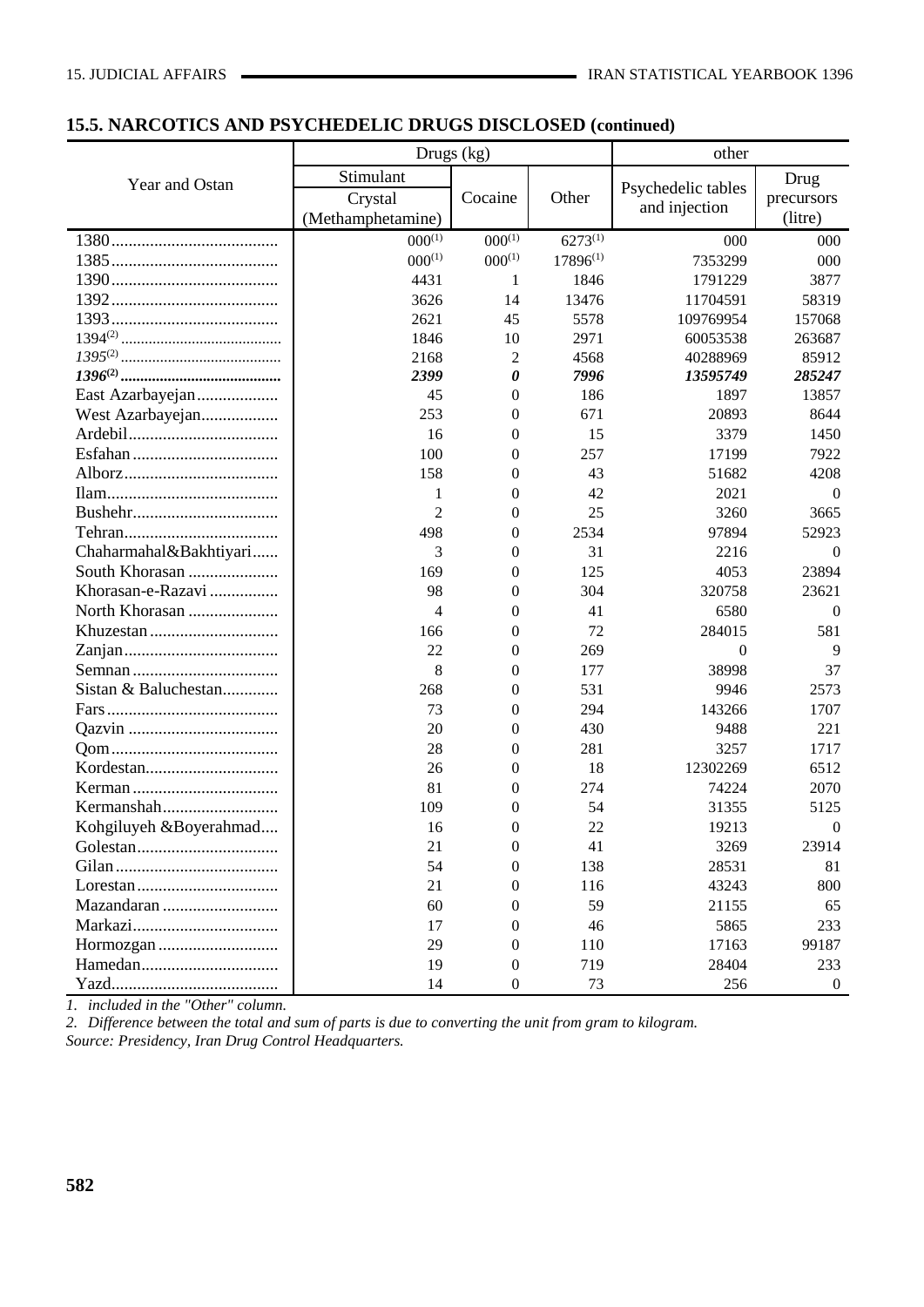# **15.6. ARRESTEES IN RELATION TO NARCOTICS DISCLOSED BY TYPE OF CRIME**

| Year and Ostan         | Total  | Drug traffickers<br>and distributors of<br>narcotics | Addicts and users<br>of narcotics | Foreign nationals |
|------------------------|--------|------------------------------------------------------|-----------------------------------|-------------------|
|                        | 316391 | 113317                                               | 199950                            | 3124              |
|                        | 426809 | 133332                                               | 289957                            | 3520              |
|                        | 272568 | 252197                                               | 16789                             | 3582              |
|                        | 278351 | 231287                                               | 43262                             | 3802              |
|                        | 354409 | 267396                                               | 81852                             | 5161              |
|                        | 359095 | 244346                                               | 109003                            | 5746              |
|                        | 402629 | 248686                                               | 147771                            | 6172              |
|                        | 413084 | 241495                                               | 166389                            | 5200              |
| East Azarbayejan       | 10332  | 5248                                                 | 5084                              | $\Omega$          |
| West Azarbayejan       | 12888  | 7398                                                 | 5485                              | 5                 |
|                        | 5093   | 3706                                                 | 1382                              | 5                 |
|                        | 24265  | 14044                                                | 9641                              | 580               |
|                        | 35536  | 13988                                                | 21057                             | 491               |
|                        | 1246   | 1161                                                 | 83                                | $\overline{2}$    |
|                        | 3187   | 1045                                                 | 2023                              | 119               |
|                        | 93279  | 60323                                                | 30975                             | 1981              |
| Chaharmahal&Bakhtiyari | 2903   | 1873                                                 | 1028                              | 2                 |
|                        | 6036   | 5847                                                 | 133                               | 56                |
| Khorasan-e-Razavi      | 23303  | 12180                                                | 11014                             | 109               |
|                        | 2708   | 1568                                                 | 1140                              | $\overline{0}$    |
|                        | 9784   | 6415                                                 | 3307                              | 62                |
|                        | 3811   | 2603                                                 | 1207                              | 1                 |
|                        | 4597   | 2834                                                 | 1564                              | 199               |
| Sistan&Baluchestan     | 9197   | 4107                                                 | 4930                              | 160               |
|                        | 15620  | 10849                                                | 4560                              | 211               |
|                        | 4951   | 4046                                                 | 866                               | 39                |
|                        | 15595  | 6479                                                 | 8752                              | 364               |
|                        | 3677   | 3092                                                 | 585                               | $\theta$          |
|                        | 11661  | 8398                                                 | 3019                              | 244               |
| Kermanshah             | 4776   | 2479                                                 | 2296                              | 1                 |
| Kohgiluyeh&Boyerahmad  | 1924   | 1427                                                 | 490                               | 7                 |
|                        | 10952  | 5191                                                 | 5745                              | 16                |
|                        | 30966  | 15117                                                | 15829                             | 20                |
|                        | 9337   | 4654                                                 | 4682                              | 1                 |
|                        | 17157  | 10230                                                | 6902                              | 25                |
|                        | 14235  | 6785                                                 | 7347                              | 103               |
|                        | 6742   | 4313                                                 | 2393                              | 36                |
|                        | 11146  | 8762                                                 | 2380                              | 4                 |
|                        | 6180   | 5333                                                 | 490                               | 357               |

*Source: Presidency, Iran Drug Control Headquarters.*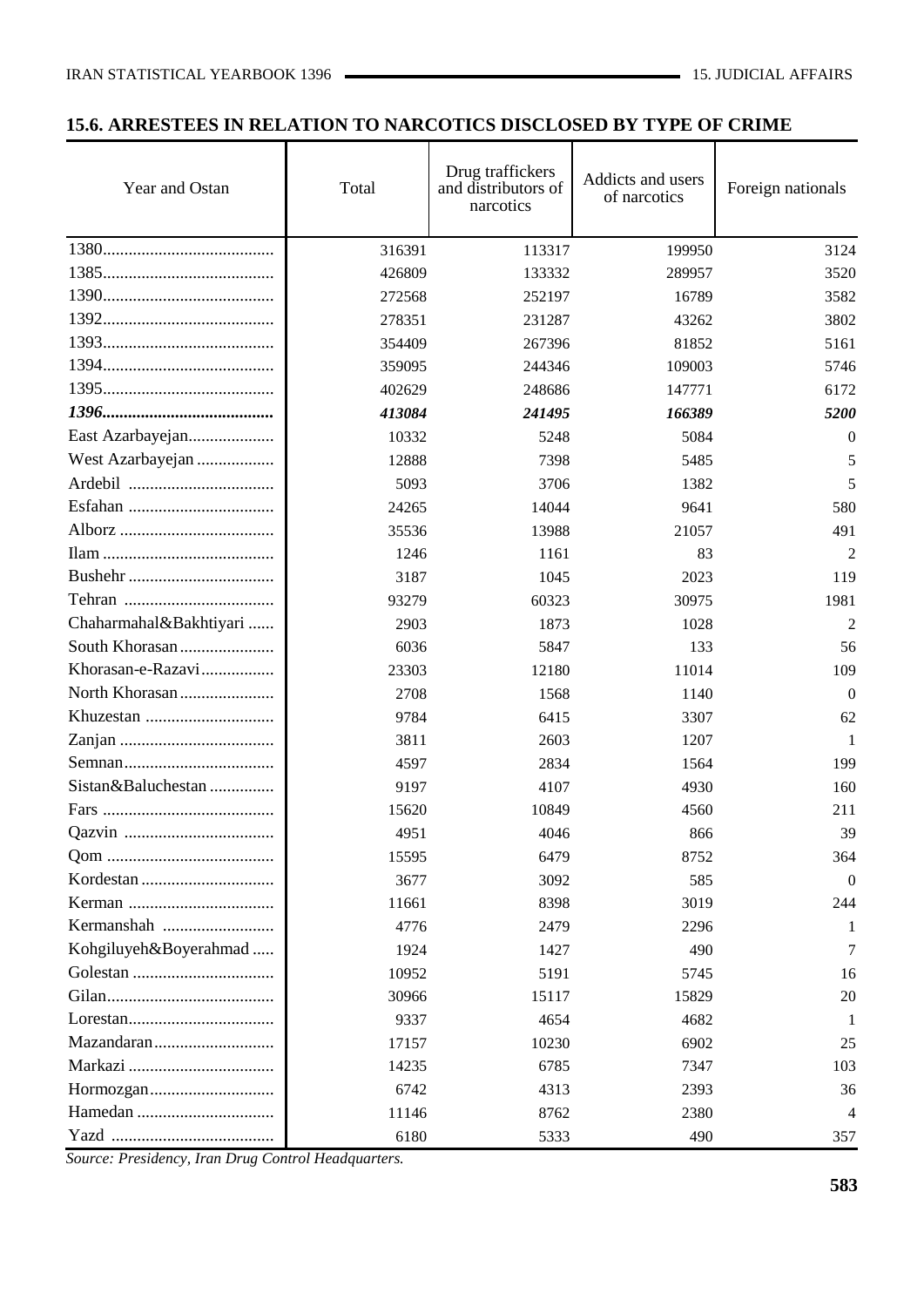#### **15.7. NARCOTICS AND PSYCHEDELIC DRUGS DISCLOSED BY DISCOVERING ORGANIZATIONS (kg)**

| <u> 911988 11988 11998 10</u> |        |                                          |       | $\mathbf{H}$                       |
|-------------------------------|--------|------------------------------------------|-------|------------------------------------|
| Year                          | Total  | <b>Police Department</b><br>of I.R. Iran |       | Other government<br>agencies $(1)$ |
|                               | 140134 | 116411                                   | 17349 | 6374                               |
|                               | 424557 | 354924                                   | 64279 | 5354                               |
|                               | 493902 | 431795                                   | 51685 | 10422                              |
|                               | 572778 | 500794                                   | 66054 | 5929                               |
|                               | 555131 | 489921                                   | 54866 | 10344                              |
|                               | 620267 | 548558                                   | 53963 | 17746                              |
|                               | 710443 | 632170                                   | 51722 | 26551                              |
|                               | 808632 | 712872                                   | 77221 | 18539                              |

*1. Including Basij Resistance Force, the Islamic Republic of Iran Customs Administration, State Prisons and Security and Corrective Measures Organization, Islamic Revolutionary Guard Corps, Islamic Republic of Iran Army and Islamic Revolutionary Court.* 

*Source: Presidency, Iran Drug Control Headquarters.*

#### **15.8. NUMBER OF PEOPLE RECEIVED IN AUTHORIZED TREATMENT AND HARM REDUCTION CENTRES FOR ADDICTION TO PSYCHEDELIC DRUGS AND NARCOTICS BY SUPERVISING ORGANIZATIONS**

| Year |        | Grand total |                    | Ministry of Health and Medical Education |            |                    |  |  |
|------|--------|-------------|--------------------|------------------------------------------|------------|--------------------|--|--|
|      | Total  | Government  | Non-<br>government | Total                                    | Government | Non-<br>government |  |  |
|      | 41652  | 39549       | 2103               | 17012                                    | 17012      | $\Omega$           |  |  |
|      | 457953 | 155930      | 302023             | 138262                                   | 5892       | 132370             |  |  |
|      | 721508 | 120943      | 600565             | 198569                                   | 26625      | 171944             |  |  |
|      | 764500 | 85122       | 679378             | 286076                                   | 29844      | 256232             |  |  |
|      | 786381 | 75363       | 711018             | 403638                                   | 49266      | 354372             |  |  |
|      | 795638 | 78228       | 717410             | 417641                                   | 49034      | 368607             |  |  |
|      | 856301 | 132139      | 724162             | 445811                                   | 51215      | 394596             |  |  |
|      | 981738 | 115288      | 866450             | 536338                                   | 32480      | 503858             |  |  |

| Year |        | <b>State Welfare Organization</b> |                |                                                  |  |  |  |
|------|--------|-----------------------------------|----------------|--------------------------------------------------|--|--|--|
|      | Total  | Government                        | Non-government | <b>Corrective Measures</b><br>Organization $(1)$ |  |  |  |
|      | 24640  | 22537                             | 2103           | $\Omega$                                         |  |  |  |
|      | 200238 | 30585                             | 169653         | 119453                                           |  |  |  |
|      | 438732 | 10111                             | 428621         | 84207                                            |  |  |  |
|      | 433224 | 10078                             | 423146         | 45200                                            |  |  |  |
|      | 360243 | 3597                              | 356646         | 22500                                            |  |  |  |
|      | 354329 | 5526                              | 348803         | 23668                                            |  |  |  |
|      | 359403 | 29837                             | 329566         | 51087                                            |  |  |  |
|      | 391313 | 28721                             | 362592         | 54087                                            |  |  |  |

*1. Including government centres only.*

*Source: Presidency, Iran Drug Control Headquarters.*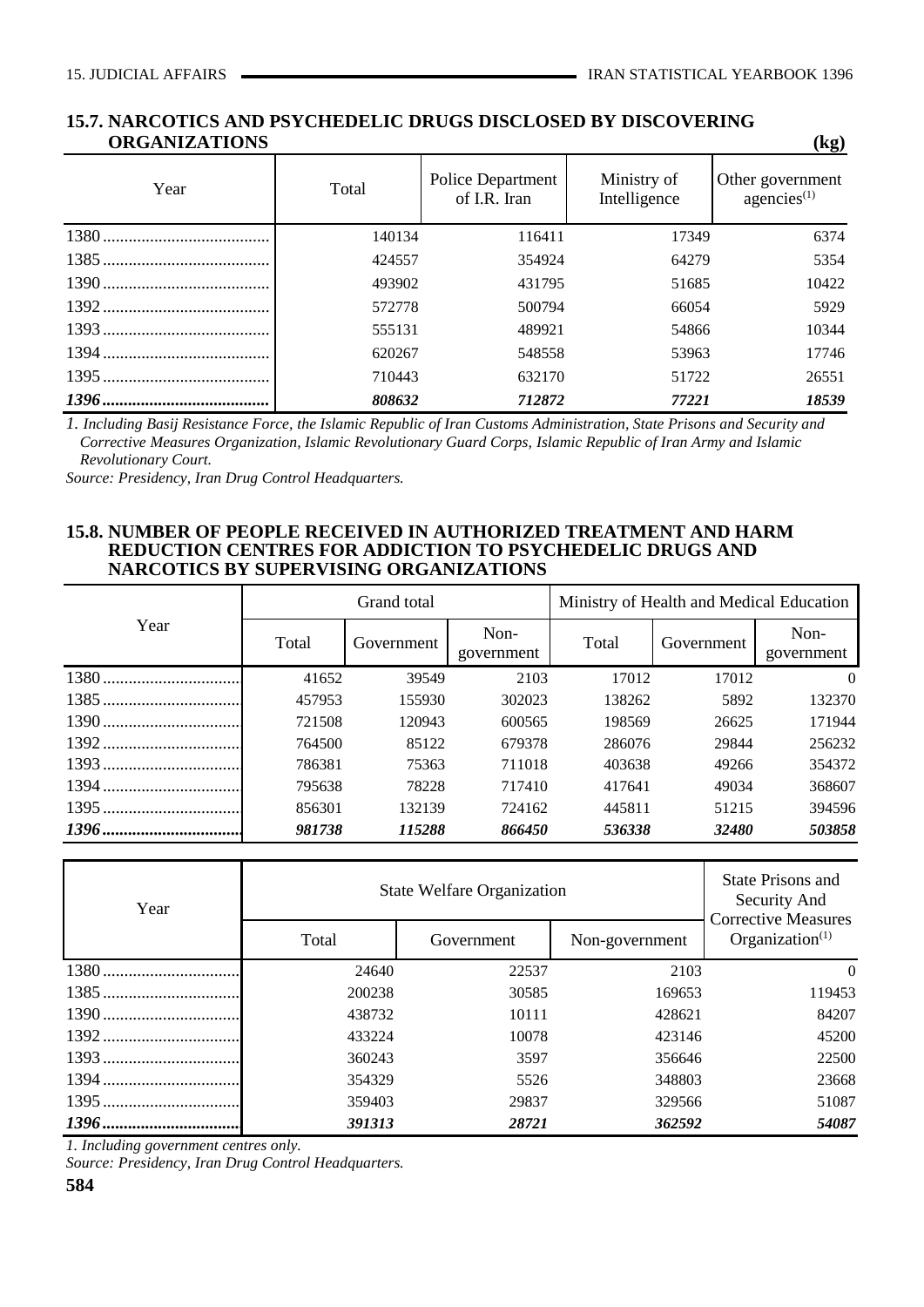#### **15.9. MAIN MEASURES TAKEN IN CULTURAL AREA AND PREVENTIVE MEASURES TAKEN BY GOVERNMENT AGENCIES(1)IN FAMILY- TARGET CENTRES, EDUCATIONAL CENTRES (SCHOOLS AND, UNIVERSITIES), NEIGHBORHOODS AND WORK PLACES**

|                                                                                                                                                                     |           |          |          |         | Year    |                                                  |                       |                                |
|---------------------------------------------------------------------------------------------------------------------------------------------------------------------|-----------|----------|----------|---------|---------|--------------------------------------------------|-----------------------|--------------------------------|
| Activity                                                                                                                                                            | Unit      | 1385     | 1390     | 1392    | 1393    | 1394                                             | 1395                  | 1396                           |
| A. Family                                                                                                                                                           |           |          |          |         |         |                                                  |                       |                                |
| Offering training on life,<br>child bringing-up styles<br>and drug abuse prevention<br>skills to families (not<br>addicted and exposed to the<br>risk of addiction) | Person    | 734076   | 1542900  | 2125000 | 2828617 | 3148004                                          |                       | 3252765 5796124 <sup>(2)</sup> |
| Phone consultion and guide<br>on prevention and<br>treatment of addiction via<br>national addiction phone                                                           | Answering | 72714    | 341148   | 224405  | 391576  | 369981                                           | 390158                | 408662                         |
| <b>B.</b> Educational centres<br>(schools and<br>universities) $^{(4)}$                                                                                             |           |          |          |         |         |                                                  |                       |                                |
| "School Preventive"<br>Programm for Community-<br>based Care" in primary,<br>lower and upper secondary<br>schools throughout the                                    |           |          |          |         |         |                                                  |                       |                                |
| "Programme for Training"<br>of Self-Care Skills only for                                                                                                            | Person    | $\times$ | $\times$ | 524726  | 627071  | $752168^{(5)}$                                   | 959134                | 1161510                        |
| "Programme for Training on<br>"Confronting Skills" in<br>government lower                                                                                           | Person    | 373012   | 792660   | 330673  | 449247  | $453859^{(5)}$                                   | 387649 <sup>(5)</sup> | 409211                         |
| secondary schools<br>Programme on "Schools"<br>free from Risk" in upper<br>secondary schools <sup>(6)</sup>                                                         | Person    | 312337   | 1176806  | 355755  |         | 436085 215325 <sup>(5)</sup><br>402326 245633(5) | 220621<br>453498      | 291569<br>1997072              |
| <b>Addiction Prevention</b><br>Programme at dormitories<br>and campuses and                                                                                         | Person    | 363917   | 960722   | 353436  |         |                                                  |                       |                                |
| educational centres<br>Offering special training to<br>aid recipients, prisoners'<br>families, and soldiers in                                                      | Person    | 65390    | 322305   | 491031  |         | $548440$ $587308^{(5)}$ 610894 <sup>(5)</sup>    |                       | 656273                         |
| prisons on life skills<br>C. Work places<br><i>(administrative,</i>                                                                                                 | Person    | 130180   | 210373   | 215890  | 337002  | 293719                                           | 300641                | $000^{(2)}$                    |
| <i>industrial and military)</i>                                                                                                                                     |           |          |          |         |         |                                                  |                       |                                |
| Offering special training to<br>employees and their<br>families for preventing<br>drug abuse at work places                                                         | Person    | 235233   | 1261561  | 755942  | 873543  | 374607                                           |                       | 431630 448478 <sup>(2)</sup>   |
| Number of employees<br>engaged in governmental<br>organizations who are<br>participating in the 6-hour<br>training course approved<br>for preliminary addiction     |           |          |          |         |         |                                                  |                       |                                |
|                                                                                                                                                                     | Person    | 106249   | 213244   | 234756  | 273487  | 266695                                           | 256011                | 295607                         |